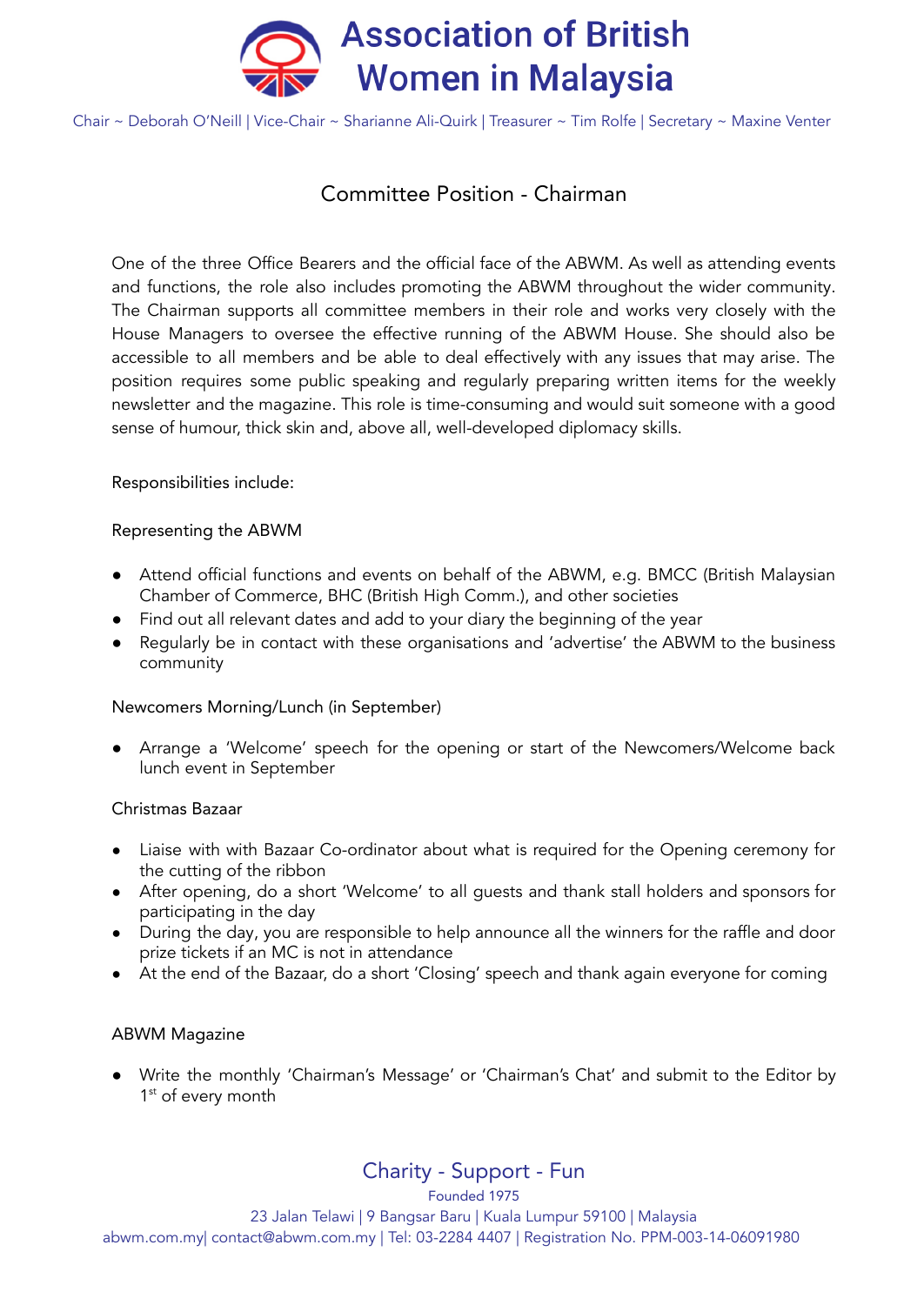#### Weekly Emails

- Submit weekly blurb to Newsletter Coordinator by Tuesday evening of relevant week.
- Forward on to Newsletter Co-ordinator for inclusion to the Weekly Emails, any articles, activities or events that you feel members may like to know about.

## Sponsors & Marketing

● Assist the Advertising Coordinator with sourcing new sponsors to financially assist the ABWM

## Committee meetings

- One of the most important roles of the Chairperson is steering a Committee through its business effectively and efficiently
- The Chairperson is responsible for making sure that each meeting is planned effectively, conducted according to the constitution and that matters are dealt with in an orderly, efficient manner. The Chairperson must make the most of all her committee members and 'lead the team'. This also involves regularly reviewing the Committee's performance and identifying and managing the process for renewal of the Committee through recruitment of new members
- Committee meetings take place once a month. It is usually best to set dates for the year's meetings well in advance

#### ABWM Members

● You will need to be prepared to deal with any member issues or suggestions and use common sense and diplomatic skills to communicate whether these are in line with what the ABWM stands for or other members would like to do

#### ABWM Website

● Work with Tech Support to ensure that the site is regularly updated

#### ABWM House Management

- The 3 office bearers are ultimately responsible for the financial and maintenance running of the ABWM House
- Assist the House Manager with any issues during the year
- Do regular reviews of the ABWM House's financial statements and make recommendations to the Committee to address any issues
- Assist with the practical management and review or set up new process and procedures in order to ensure ABWM House is meeting the needs of the ABWM

Charity - Support - Fun